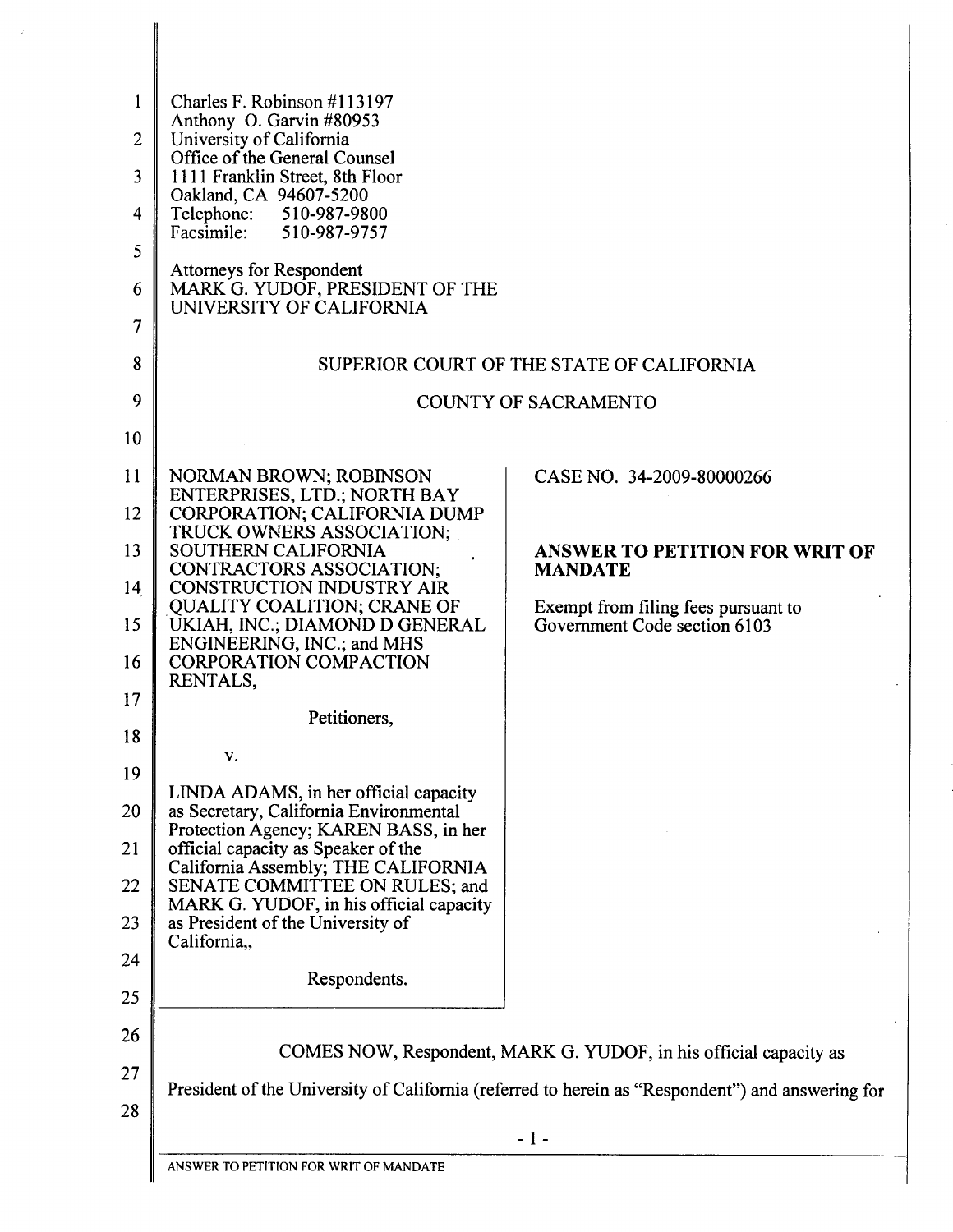himself alone, answers the Verified Petition for Writ of Mandate ("Petition") filed by Petitioners  $\mathbf{1}$  $\overline{2}$ Norman R. Brown, Robinson Enterprises, Ltd., North Bay Corporation, California Dump Truck 3 Owners Association, Southern California Contractors Association, Construction Industry Air 4 Quality Coalition, Crane of Ukiah, Inc. Diamond D General Engineering, Inc., and MHS Corporation Compaction Rentals (referred to collectively herein **as** "Petitioners") as follows: 5 6  $\overline{7}$ **RESPONSE TO SPECIFIC ALLEGATIONS**  8 1. Respondent has no information or belief regarding the truth or falsity of the allegations 9 set forth in Paragraph 1 of the Petition, and therefore denies each and every allegation contained 10 in Paragraph 1 on this ground. 11 12 **2.** Respondent has no information or belief regarding the truth or falsity of the allegations set forth in Paragraph 2 of the Petition, and therefore denies each and every allegation contained 13 14 in Paragraph 2 on this ground. 3. Respondent has no information or belief regarding the truth or falsity of the allegations 15 set forth in Paragraph 3 of the Petition, and therefore denies each and every allegation contained 16  $17$ in Paragraph 3 on this ground. 4. Respondent has no information or belief regarding the truth or falsity of the allegations 18 19 set forth in Paragraph 4 of the Petition, and therefore denies each and every allegation contained 20 in Paragraph 4 on this ground. 5. Respondent has no information or belief regarding the truth or falsity of the allegations 21 22 set forth in Paragraph 5 of the Petition, and therefore denies each and every allegation contained 23 in Paragraph 5 on this ground. 24 *6.* Respondent has no information or belief regarding the truth or falsity of the allegations 25 set forth in Paragraph 6 of the Petition, and therefore denies each and every allegation contained 26 in Paragraph 6 on this ground. 7. Respondent has no information or belief regarding the truth or falsity of the allegations 27 28 set forth in Paragraph 7 of the Petition, and therefore denies each and every allegation contained -2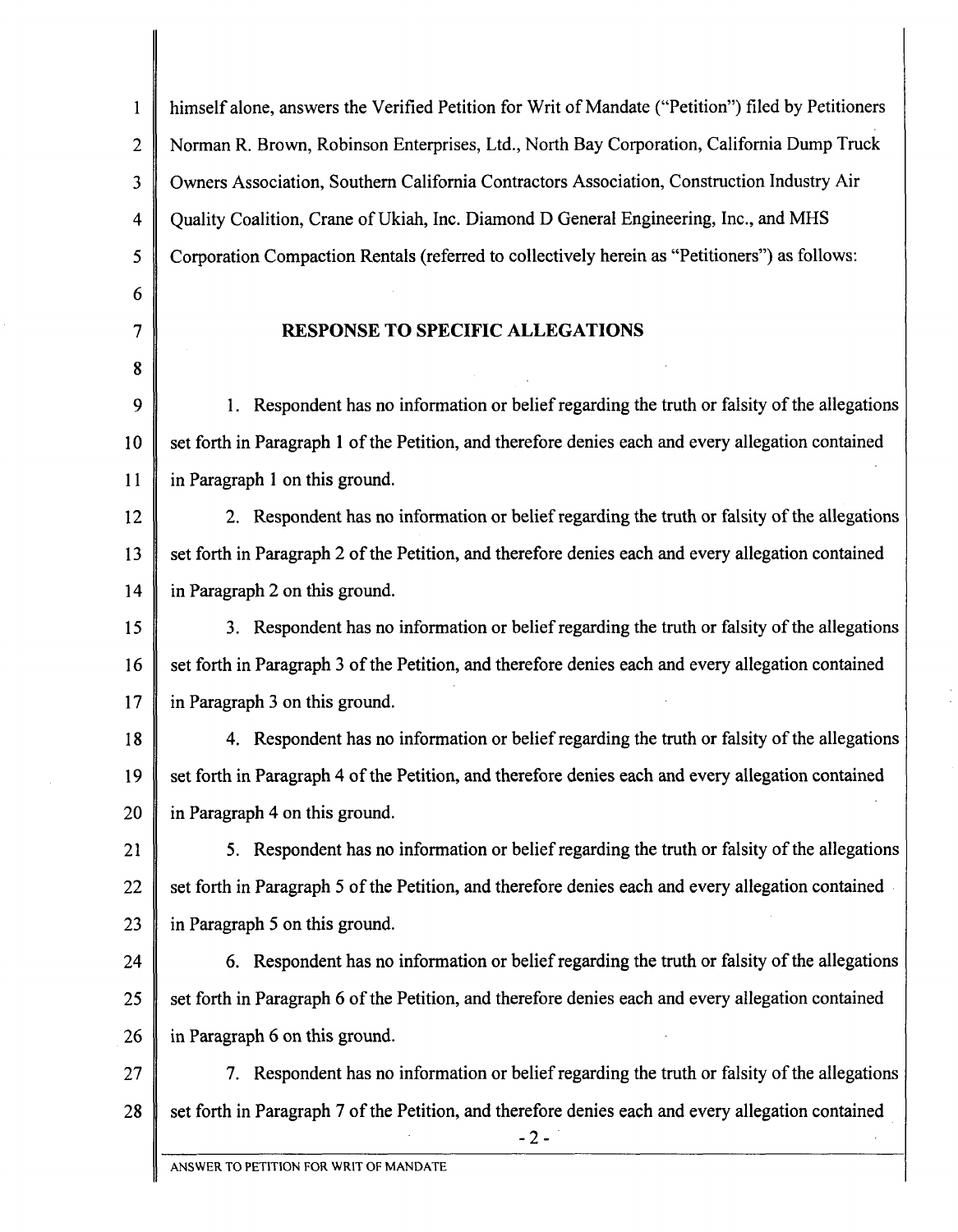$\mathbf{1}$ in Paragraph 7 of the Petition on this ground.

8. Respondent has no information or belief regarding the truth or falsity of the allegations  $\overline{2}$ set forth in Paragraph 8 of the Petition, and therefore denies each and every allegation contained  $\mathbf{3}$ in Paragraph 8 on this ground.  $\Delta$ 

9. Respondent has no information or belief regarding the truth or falsity of the allegations  $\varsigma$ set forth in Paragraph 9 of the Petition, and therefore denies each and every allegation contained 6  $\overline{7}$ in Paragraph 9 on this ground.

10. In answer to Paragraph 10 of the Petition, Respondent admits that Linda Adams is the 8  $\mathbf Q$ current Secretary of the California Environmental Protection Agency. The remaining allegations  $10<sup>1</sup>$ set forth in Paragraph 10 of the Petition constitute legal argument for which no response is  $11$ required. To the extent that a response to the remaining allegations is deemed necessary, 12 Respondent denies each and every remaining allegation contained in Paragraph 10 of the Petition.

13 11. In answer to Paragraph 11 of the Petition, Respondent admits that Karen Bass is the 14 current Speaker of the California Assembly. The remaining allegations set forth in Paragraph 11 15 of the Petition constitute legal argument for which no response is required. To the extent that a response is deemed necessary, Respondent denies each and every remaining allegation contained 16 17 in Paragraph 11 of the Petition.

12. In answer to Paragraph 12 of the Petition, Respondent admits that the California 18 19 Senate Committee on Rules is one of several standing committees within the State Senate. The 20 remaining allegations set forth in Paragraph 12 of the Petition constitute legal argument for which 21 no response if required. To the extent that a response is deemed necessary, Respondent denies 22 each and every remaining allegation contained in Paragraph 12 of the Petition.

23 13. In answer to Paragraph 13 of the Petition, Respondent admits that he is the President 24 of the University of California and that he is sued in his official capacity. The remaining 25 allegations of Paragraph 13 of the Petition constitute legal argument for which no response is , 26 required. To the extent that a response is deemed necessary, Respondent denies each and every  $27$ remaining allegation contained in Paragraph 13 of the Petition.

28

14. Respondent admits that venue is proper in Sacramento County Superior Court.

 $-3-$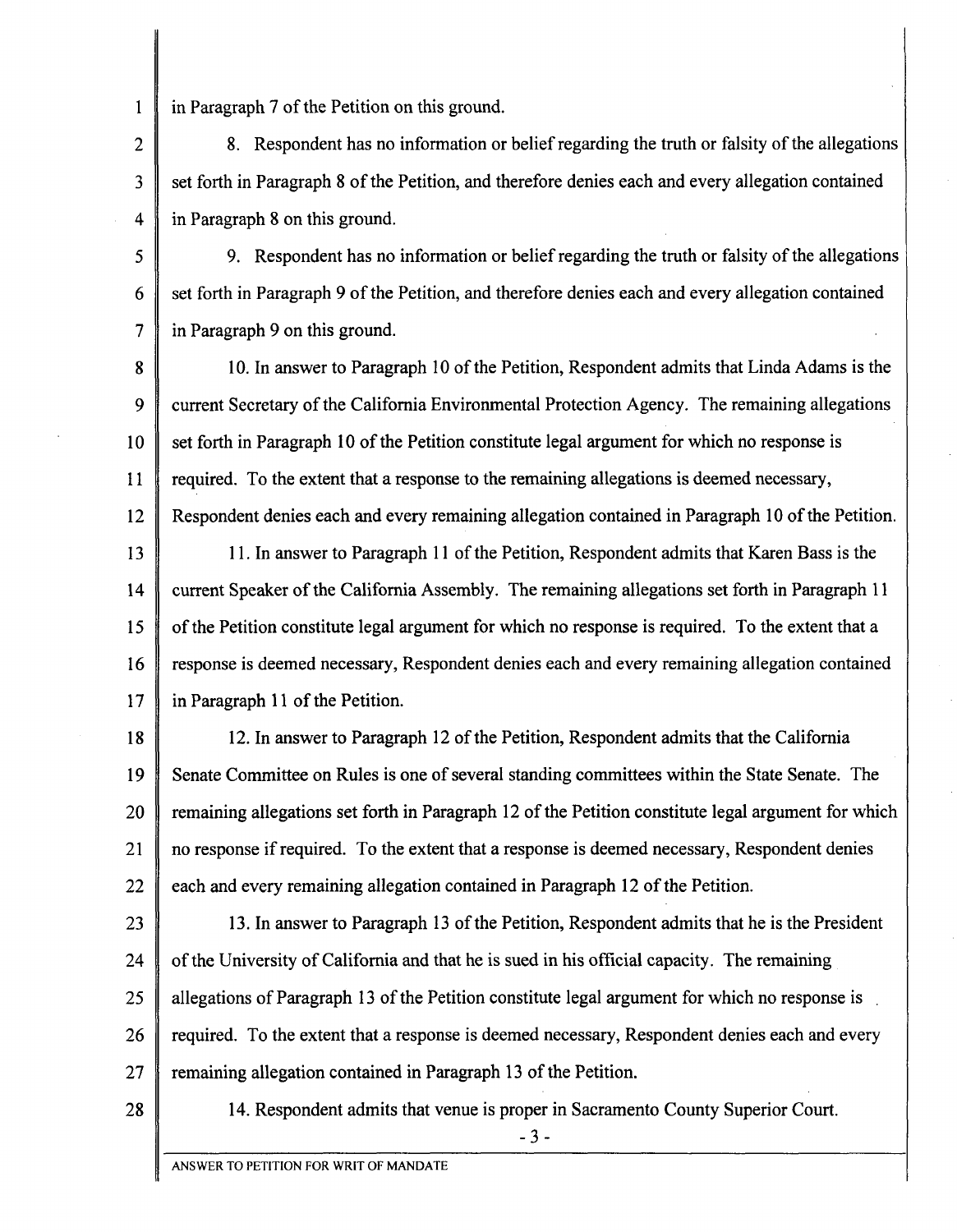$\mathbf{1}$ 15. Respondent admits the allegations set forth in Paragraph 15 of the Petition.  $\overline{2}$ 16. Respondent admits the allegations set forth in Paragraph 16 of the Petition. 3 17. Respondent admits the allegations set forth in Paragraph 17 of the Petition. 4 18. The allegations contained in Paragraph 18 of the Petition quote sections 39661 (b) and 5 (c) of the Health and Safety Code which speak for themselves and require no response. The 6 remaining allegations of Paragraph 18 constitute legal argument for which no response is  $\overline{7}$ required. To the extent that a response is deemed necessary, Respondent denies each and every 8 allegation contained in Paragraph 18 of the Petition. 9 19. Respondent has no information or belief regarding the truth or falsity of the allegations 10 set forth in Paragraph 19 of the Petition, and therefore denies each and every allegation contained  $11$ in Paragraph 19 on this ground. 12 20. The allegations contained in Paragraph 20 of the Petition quote sections 39607 (b)(l)- 13 **(3)** of the Health and Safety Code which speak for themselves and require no response. The 14 remaining allegations of Paragraph 20 constitute legal argument for which no response is 15 required. To the extent that a response is deemed necessary, Respondent denies each and every 16 allegation contained in Paragraph 20 of the Petition. 17 21. The allegations contained in Paragraph 21 of the Petition quote section 39670 (b)(4) of 18 the Health and Safety Code which speaks for itself and require no response. The remaining 19 allegations of Paragraph 21 constitute legal argument for which no response is required. To the 20 extent that a response is deemed necessary, Respondent denies each and every allegation 21 contained in Paragraph 21 of the Petition. 22 22. Respondent has no information or belief regarding the truth or falsity of the allegations 23 set forth in Paragraph 22 of the Petition, and therefore denies each and every allegation contained 24 in Paragraph 22 on this ground. 25 23. Respondent has no information or belief regarding the truth or falsity of the allegations 26 set forth in Paragraph 23 of the Petition, and therefore denies each and every allegation contained 27 in Paragraph 23 on this ground. 28 24. In answer to Paragraph 24 of the Petition, Respondent admits that it received a copy of **-4-** 

I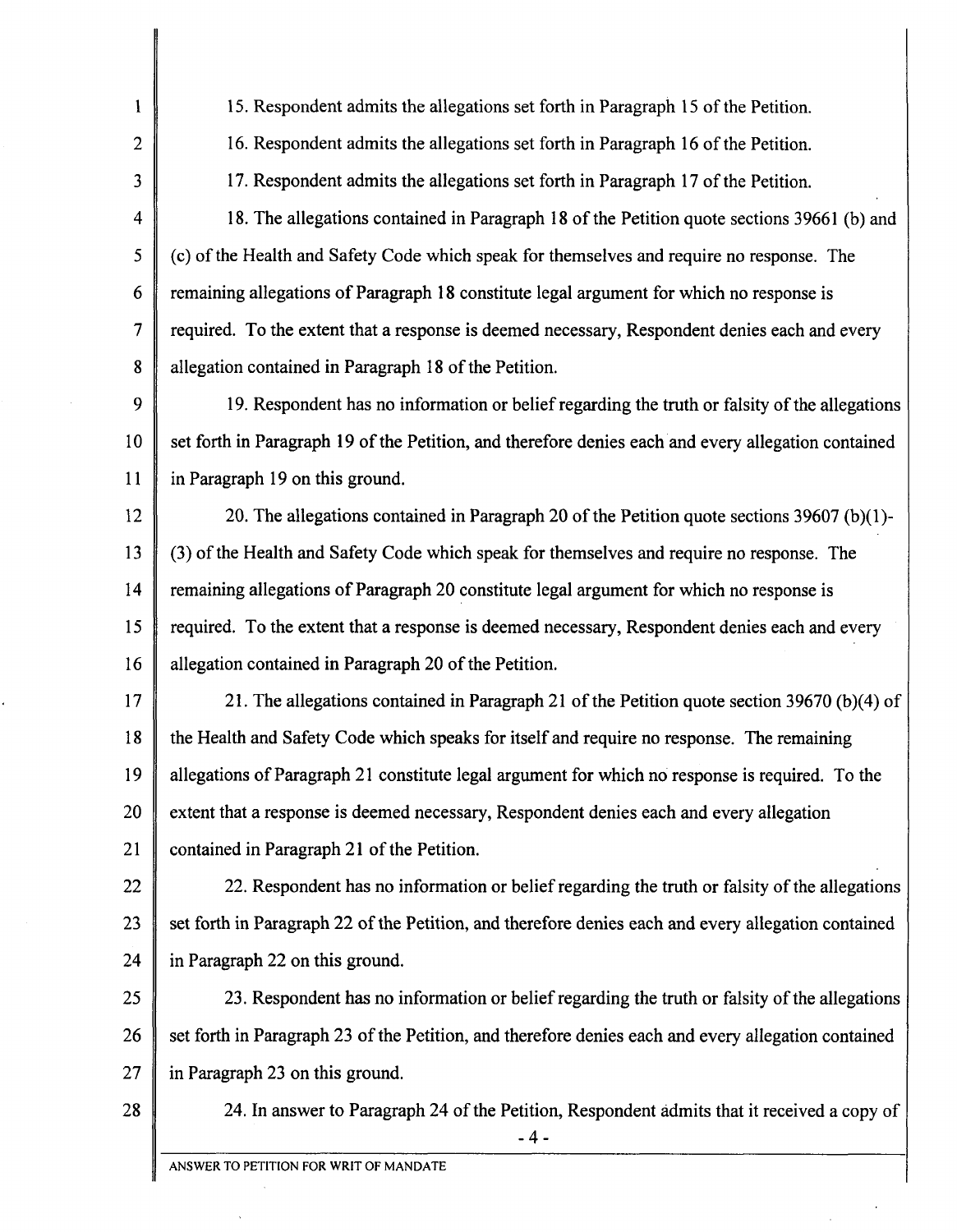| 1              | the letter attached to the Petition as Exhibit C, which letter speaks for itself and requires no    |  |
|----------------|-----------------------------------------------------------------------------------------------------|--|
| $\overline{2}$ | response. The remaining allegations of Paragraph 24 constitute legal argument for which no          |  |
| 3              | response is required. To the extent that a response is deemed necessary, Respondent denies each     |  |
| 4              | and every remaining allegation contained in Paragraph 24 of the Petition                            |  |
| 5              | 25. Respondent admits the allegations contained in Paragraph 25 of the Petition.                    |  |
| 6              | 26. Respondent admits the allegations contained in Paragraph 26 of the Petition.                    |  |
| 7              | 27. Respondent has no information or belief regarding the truth or falsity of the allegations       |  |
| 8              | set forth in Paragraph 27 of the Petition, and therefore denies each and every allegation contained |  |
| 9              | in Paragraph 27 on this ground.                                                                     |  |
| 10             | 28. Respondent has no information or belief regarding the truth or falsity of the allegations       |  |
| 11             | set forth in Paragraph 28 of the Petition, and therefore denies each and every allegation contained |  |
| 12             | in Paragraph 28 on this ground.                                                                     |  |
| 13             | 29. In response to the allegations contained in Paragraphs 29-35 of the Petition,                   |  |
| 14             | Respondent hereby incorporates by reference the responses set forth above in Paragraphs 1-28 of     |  |
| 15             | the Response as though fully set forth herein.                                                      |  |
| 16             | 30. Respondent denies each and every allegation contained in Paragraph 30 of the                    |  |
| 17             | Petition.                                                                                           |  |
| 18             | 31. Respondent denies each and every allegation contained in Paragraph 31 of the                    |  |
| 19             | Petition.                                                                                           |  |
| 20             | 32. Respondent denies each and every allegation contained in Paragraph 32 of the                    |  |
| 21             | Petition.                                                                                           |  |
| 22             | 33. Respondent denies each and every allegation contained in Paragraph 33 of the                    |  |
| 23             | Petition.                                                                                           |  |
| 24             | 34. Respondent denies each and every allegation contained in Paragraph 34 of the                    |  |
| 25             | Petition.                                                                                           |  |
| 26             |                                                                                                     |  |
| 27             |                                                                                                     |  |
| 28             |                                                                                                     |  |
|                | $-5-$<br>ANSWER TO PETITION FOR WRIT OF MANDATE                                                     |  |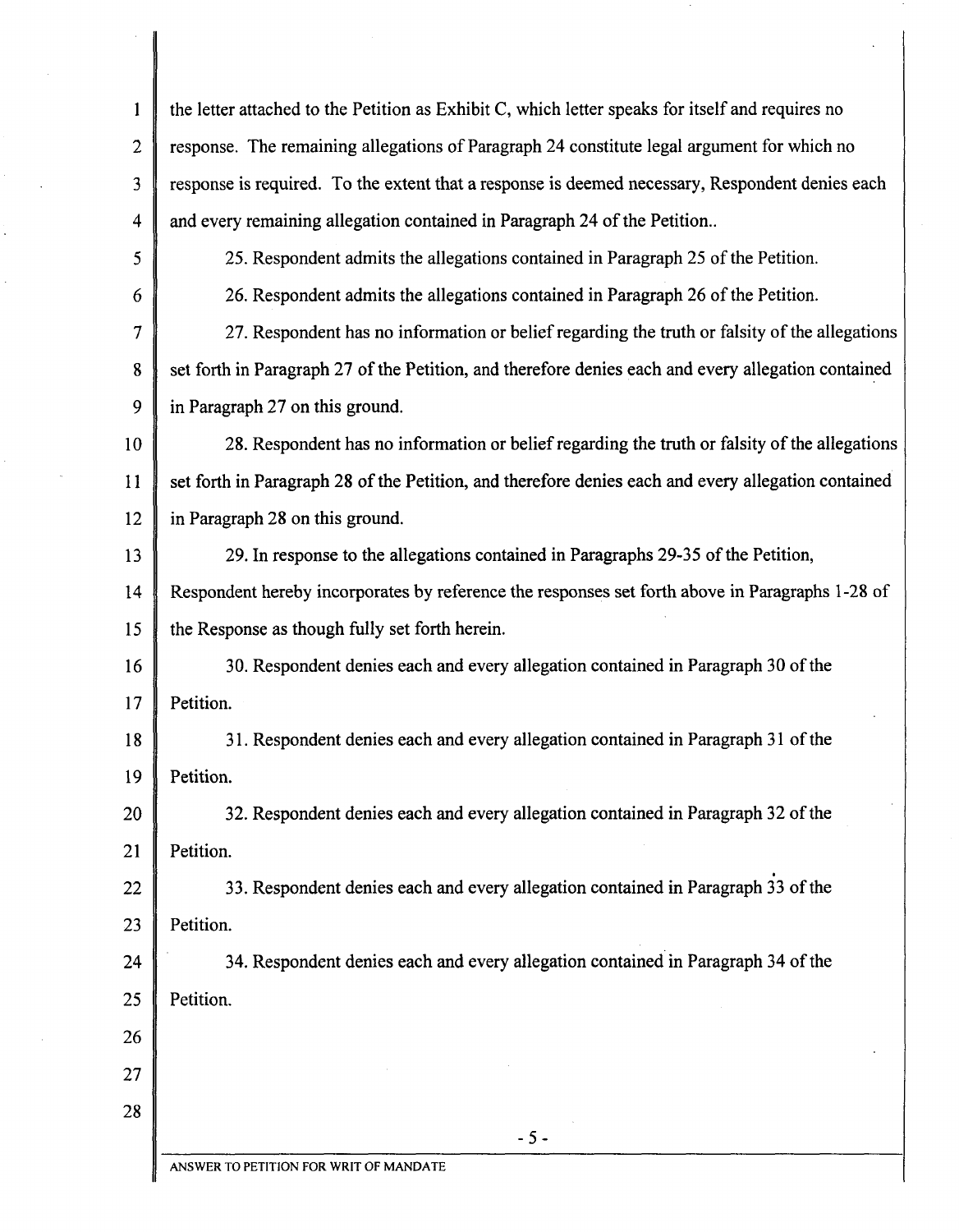| 1                        | <b>AFFIRMATIVE DEFENSES</b>                                                             |
|--------------------------|-----------------------------------------------------------------------------------------|
| 2                        | FIRST AFFIRMATIVE DEFENSE                                                               |
| 3                        | (Failure to State a Claim)                                                              |
| $\overline{\mathcal{A}}$ | The Petition, and each claim therein, fails to state a claim against the Respondent     |
| 5                        | upon which relief may be sought.                                                        |
| 6                        |                                                                                         |
| 7                        | <b>SECOND AFFIRMATIVE DEFENSE</b>                                                       |
| 8                        | (Standing)                                                                              |
| 9                        | The Petitioners lack standing to raise the claims stated in the Petition.               |
| 10                       |                                                                                         |
| 11                       | THIRD AFFIRMATIVE DEFENSE                                                               |
| 12                       | (Actions Authorized by Law)                                                             |
| 13                       | The acts and/or omissions complained of in the Petition were authorized by statute,     |
| 14                       | regulation or other law.                                                                |
| 15                       |                                                                                         |
| 16                       | <b>FOURTH AFFIRMATIVE DEFENSE</b>                                                       |
| 17                       | (Compliance with Laws)                                                                  |
| 18                       | Respondent is not liable to Petitioners because Respondent's acts and/or omissions were |
| 19                       | in accordance with all applicable statutes, regulations or other applicable laws.       |
| 20                       |                                                                                         |
| 21                       | FIFTH AFFIRMATIVE DEFENSE                                                               |
| 22                       | (Statute of Limitations)                                                                |
| 23                       | The Petition, and each claim alleged therein, is barred by the applicable statue of     |
| 24                       | limitations.                                                                            |
| 25                       |                                                                                         |
| 26                       |                                                                                         |
| 27                       |                                                                                         |
| 28                       |                                                                                         |
|                          | $-6-$<br>ANSWER TO PETITION FOR WRIT OF MANDATE                                         |
|                          |                                                                                         |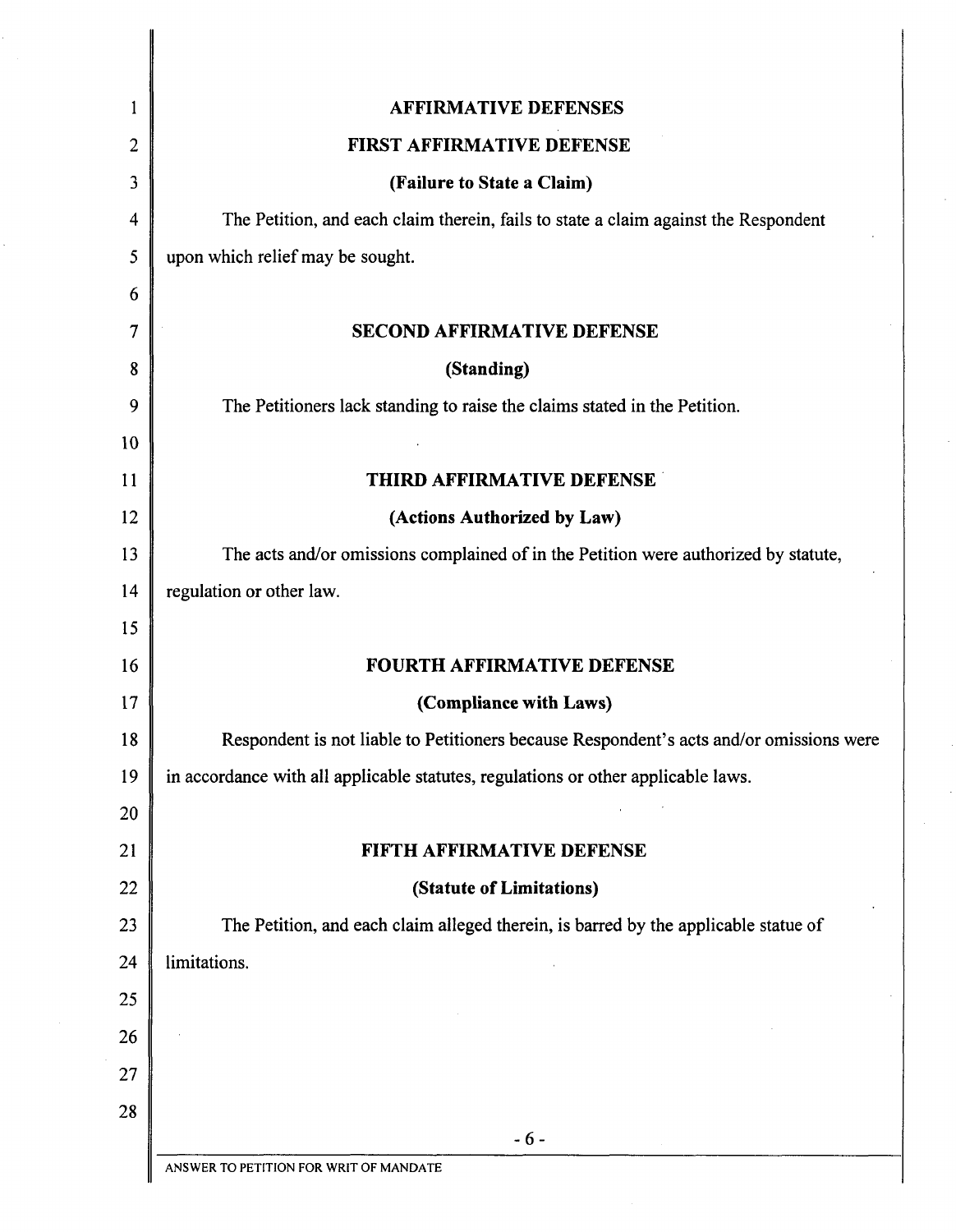| 1              | <b>SIXTH AFFIRMATIVE DEFENSE</b>                                                                     |
|----------------|------------------------------------------------------------------------------------------------------|
| $\overline{c}$ | (Laches)                                                                                             |
| 3              | The Petition, and each claim therein, is barred by the equitable doctrine of laches because          |
| 4              | of the unreasonable and prejudicial delay by Petitioners in filing this action.                      |
| 5<br>6         | SEVENTH AFFIRMATIVE DEFENSE                                                                          |
| $\overline{7}$ | (Discretionary Action)                                                                               |
| 8              | Respondent is not subject to mandamus because the acts and/or omissions alleged in the               |
| 9              | Petition are discretionary actions and not ministerial actions contrary to the allegations stated in |
| 10             | the Petition.                                                                                        |
| 11             |                                                                                                      |
| 12             | <b>EIGHTH AFFIRMATIVE DEFENSE</b>                                                                    |
| 13             | (Reliance upon Co-Respondents Defenses)                                                              |
| 14             | Respondent intends to rely upon and hereby asserts any defenses asserted by its named co-            |
| 15             | Respondents, or any other presently unnamed co-Respondent.                                           |
| 16             |                                                                                                      |
| 17             | WHEREFORE, this answering Respondent prays for judgment as follows:                                  |
| 18             | That Petitioners take nothing by way of the Petition in this action;<br>1.                           |
| 19             | 2.<br>That judgment in this action is entered in favor of this answering Respondent;                 |
| 20             | 3.<br>That the Petition for Writ of Mandate be denied;;                                              |
| 21             | That this answering Respondent be awarded costs of suit incurred herein; and<br>4.                   |
| 22             | 11111                                                                                                |
| 23             | 11111                                                                                                |
| 24             | 11111                                                                                                |
| 25             | 11111                                                                                                |
| 26             | 11111                                                                                                |
| 27             | 11111                                                                                                |
| 28             | 11111                                                                                                |

 $\label{eq:2.1} \frac{1}{\sqrt{2\pi}}\int_{\mathbb{R}^3} \frac{d\mu}{\sqrt{2\pi}} \left( \frac{d\mu}{\sqrt{2\pi}} \right)^2 \frac{d\mu}{\sqrt{2\pi}} \frac{d\mu}{\sqrt{2\pi}} \frac{d\mu}{\sqrt{2\pi}} \frac{d\mu}{\sqrt{2\pi}} \frac{d\mu}{\sqrt{2\pi}} \frac{d\mu}{\sqrt{2\pi}} \frac{d\mu}{\sqrt{2\pi}} \frac{d\mu}{\sqrt{2\pi}} \frac{d\mu}{\sqrt{2\pi}} \frac{d\mu}{\sqrt{2\pi}} \frac{d\mu}{\sqrt{2\$ 

 $\hat{\mathcal{L}}$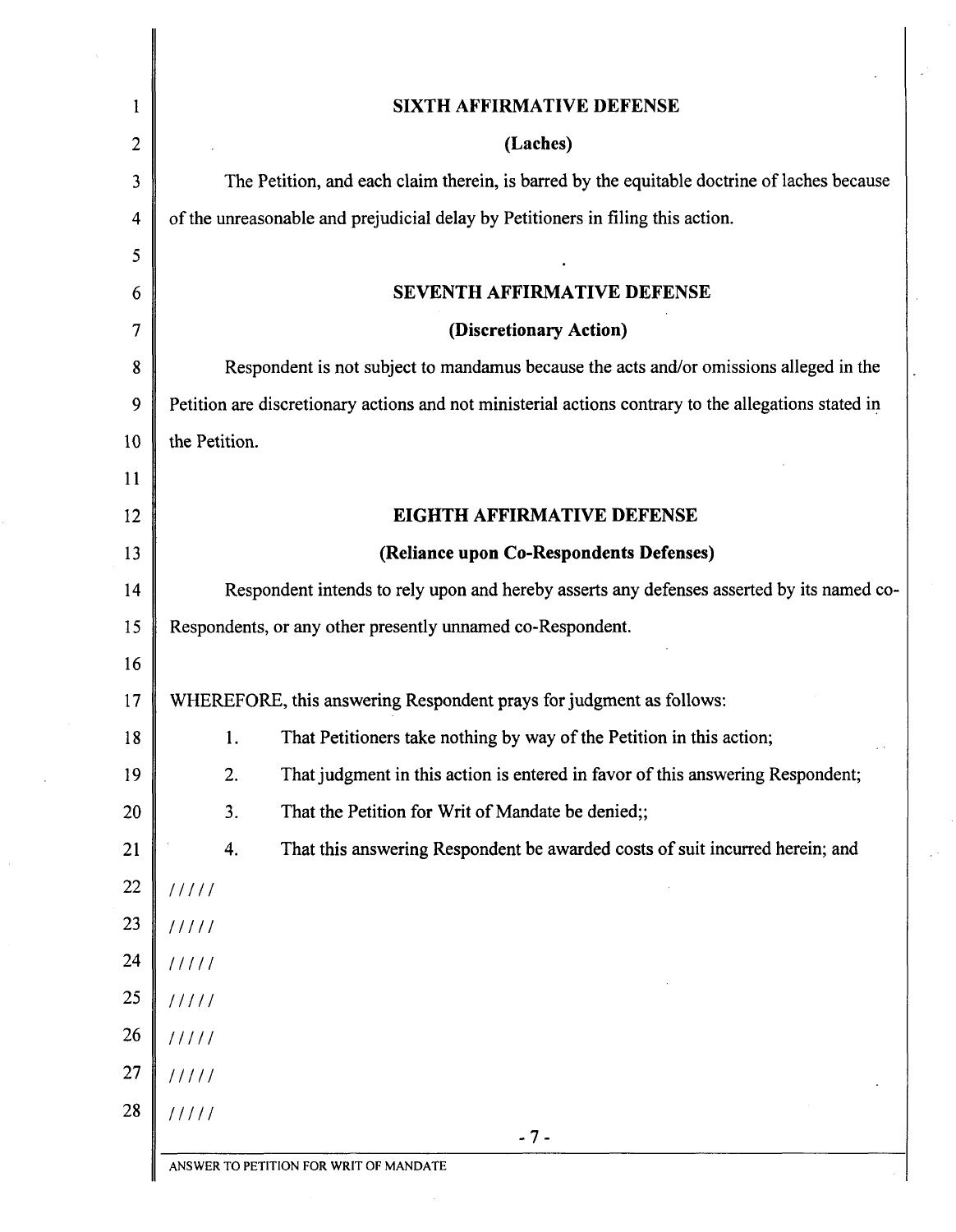| $\mathbf{1}$            |                                        |                                                                                        |
|-------------------------|----------------------------------------|----------------------------------------------------------------------------------------|
| $\overline{2}$          | 5.                                     | For such other relief as this Court may deem just and proper.                          |
| 3                       |                                        |                                                                                        |
| $\overline{\mathbf{4}}$ |                                        |                                                                                        |
| 5                       |                                        |                                                                                        |
| 6                       | Dated: August 2/, 2009                 | <b>CHARLES F. ROBINSON</b><br>ANTHONY O. GARVIN                                        |
| 7                       |                                        |                                                                                        |
| 8                       |                                        | $d\nu$<br>By:                                                                          |
| 9                       |                                        | Anthony Ø. Garvin                                                                      |
| 10<br>11                |                                        | Attorneys for Defendant<br>MARK G. AUDOF, PRESIDENT OF THE<br>UNIVERSITY OF CALIFORNIA |
| 12                      |                                        |                                                                                        |
| 13                      | 192303.1                               |                                                                                        |
| 14                      |                                        |                                                                                        |
| 15                      |                                        |                                                                                        |
| 16                      |                                        |                                                                                        |
| 17                      |                                        |                                                                                        |
| 18                      |                                        |                                                                                        |
| 19                      |                                        |                                                                                        |
| 20                      |                                        |                                                                                        |
| 21                      |                                        |                                                                                        |
| 22                      |                                        |                                                                                        |
| 23                      |                                        |                                                                                        |
| 24                      |                                        |                                                                                        |
| 25                      |                                        |                                                                                        |
| 26                      |                                        |                                                                                        |
| $27\,$                  |                                        |                                                                                        |
| 28                      |                                        |                                                                                        |
|                         |                                        | $-8-$                                                                                  |
|                         | ANSWER TO PETITION FOR WRIT OF MANDATE |                                                                                        |

 $\hat{\boldsymbol{\beta}}$ 

 $\hat{\rho}$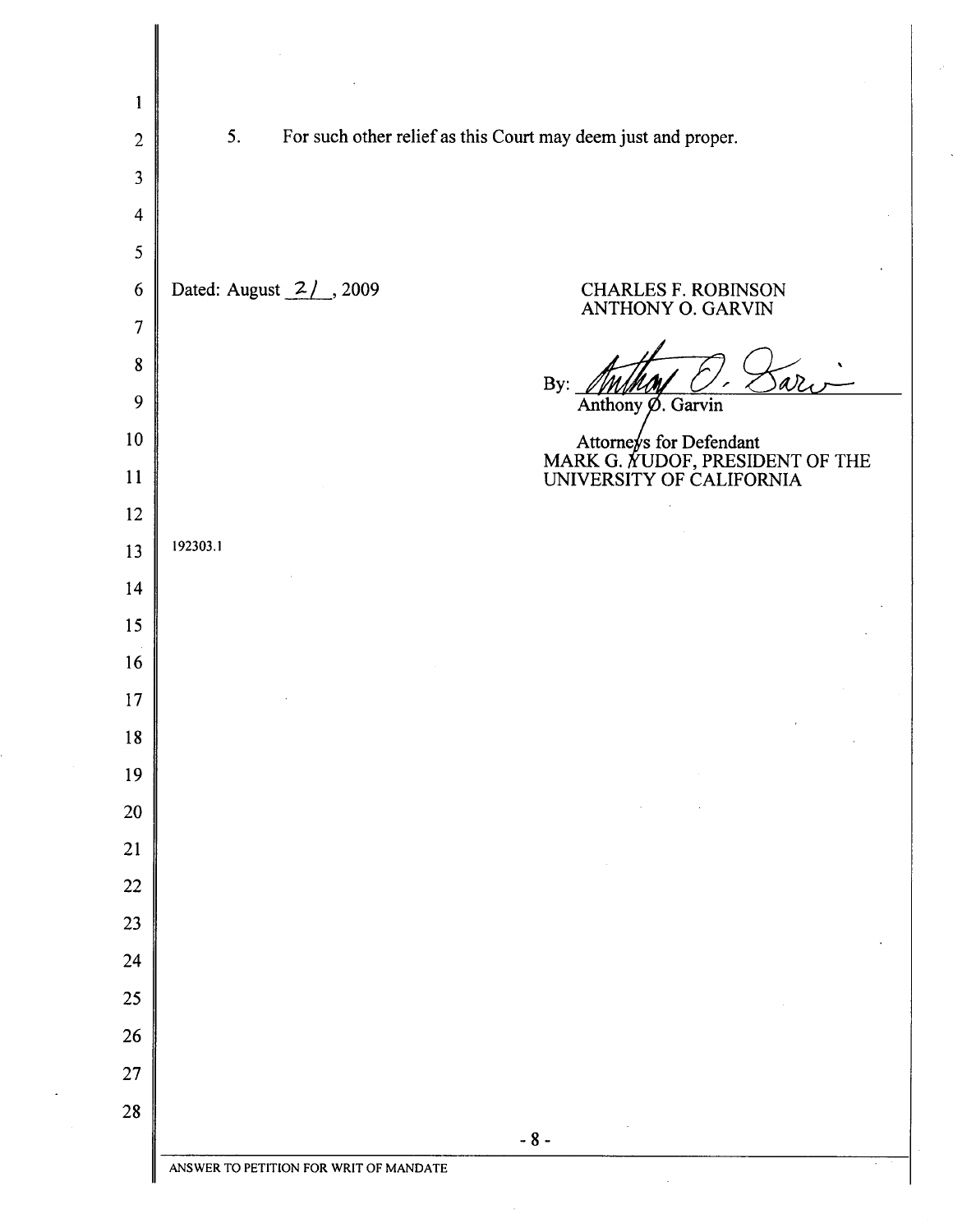| ł                   | <b>Case Name:</b><br><b>BROWN, ET AL. V. ADAMS, ET AL.</b><br>Case No.34-2009-80000266                                  |  |  |  |
|---------------------|-------------------------------------------------------------------------------------------------------------------------|--|--|--|
| $\overline{c}$<br>3 | DECLARATION OF SERVICE BY MAIL<br><u>(Code Civ. Proc., § 1013)</u>                                                      |  |  |  |
| 4                   | I, the undersigned, say: I am over 18 years of age, employed in Alameda County,                                         |  |  |  |
| 5                   | California, in which county the within-mentioned mailing occurred, and not a party to the subject                       |  |  |  |
| 6                   | cause. My business address is Office of the General Counsel, 1111 Franklin Street, 8th Floor,                           |  |  |  |
| 7                   | Oakland, California 94607-5200.                                                                                         |  |  |  |
| 8                   | I served the attached: ANSWER TO PETITION FOR WRIT OF MANDATE                                                           |  |  |  |
| 9                   | by placing a copy thereof in a separate envelope for each addressee named hereafter,                                    |  |  |  |
| 10                  | addressed to each such addressee respectively as follows:                                                               |  |  |  |
| 11                  | <b>See attached Service List</b>                                                                                        |  |  |  |
| 12                  | Following ordinary business practices, the envelope was sealed and placed for collection                                |  |  |  |
| 13                  | and mailing on this date, and would, in the ordinary course of business, be deposited with the                          |  |  |  |
| 14                  | United States Postal Service on August 21, 2009.                                                                        |  |  |  |
| 15                  | I declare under penalty of perjury under the laws of the State of California that the<br>foregoing is true and correct. |  |  |  |
| 16                  |                                                                                                                         |  |  |  |
| 17<br>18            | Executed on August 21, 2009, at Oakland, California.                                                                    |  |  |  |
| 19                  |                                                                                                                         |  |  |  |
| 20                  |                                                                                                                         |  |  |  |
| 21                  | Barbara L. Bray                                                                                                         |  |  |  |
| 22                  |                                                                                                                         |  |  |  |
| 23                  |                                                                                                                         |  |  |  |
| 24                  |                                                                                                                         |  |  |  |
| 25                  |                                                                                                                         |  |  |  |
| 26                  |                                                                                                                         |  |  |  |
| 27                  |                                                                                                                         |  |  |  |
| 28                  |                                                                                                                         |  |  |  |
|                     |                                                                                                                         |  |  |  |

 $\mathcal{L}_{\text{max}}$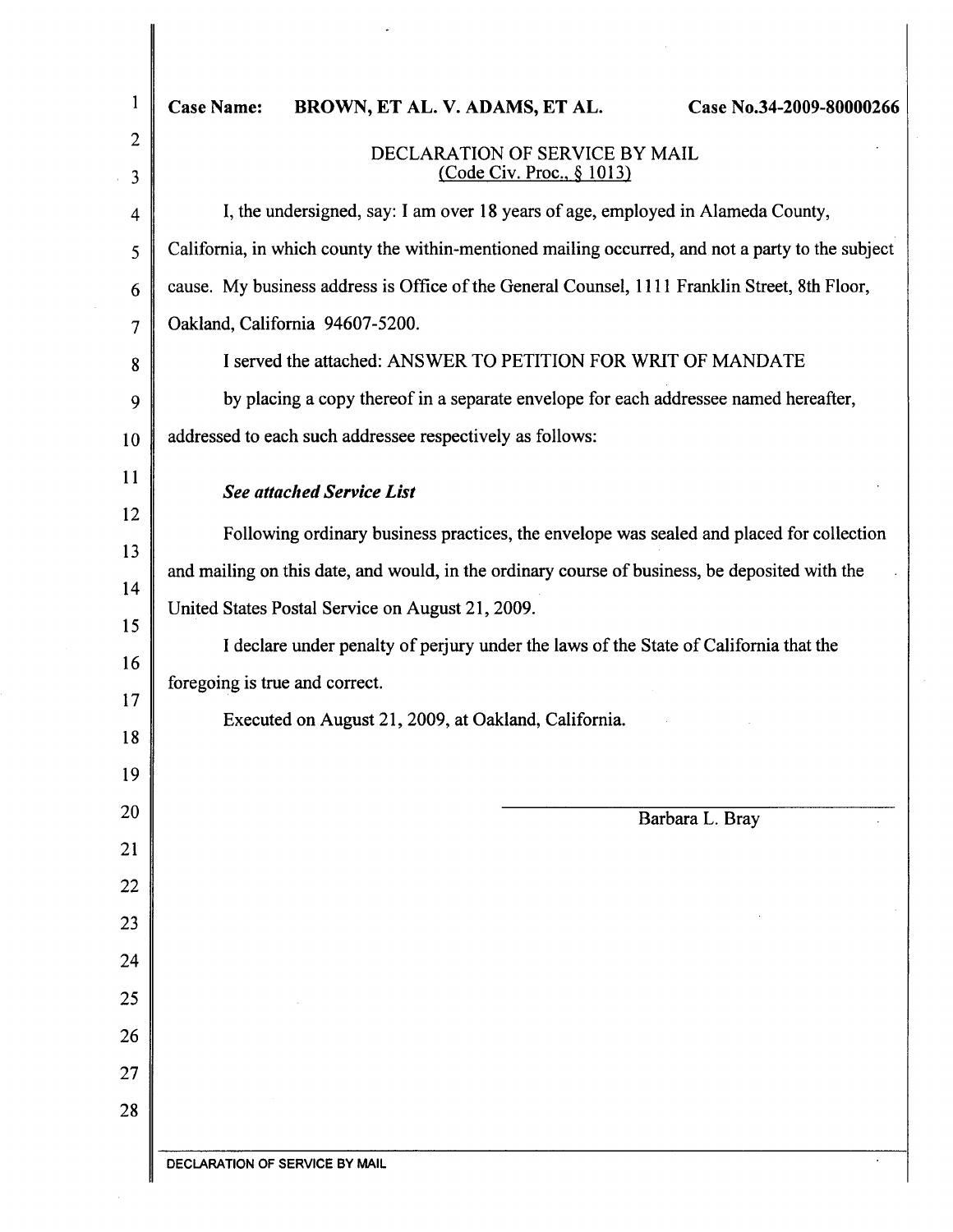## THE REGENTS OF THE UNIVERSITY OF CALIFORNIA OFFICE OF THE GENERAL COUNSEL



**1111 Franklin Street, 8th Floor • Oakland, California 94607-5200 • (510) 987-9800 • FAX (510) 987-9757** 

**Charles F. Robinson VICE PRESIDENT AND GENERAL COUNSEL**  **Writer's direct line: (5 10) 987-9933 E-mail: barbara.bray@ucop.edu** 

August 21, 2009

## **VIA FEDEX**

Clerk of the Court Superior Court of the State of California County of Sacramento 720 9th Street Sacramento, CA 958 14

## Re: Norman Brown, et al. v. Linda Adams, et al., Case No. 34-2009-80000266

Dear Sir or Madam:

Enclosed are the original and two copies of Respondent Mark G. Yudof's Answer to Petition for Writ of Mandate in the above-referenced action. Please file the original and return a fileendorsed copy to me in the enclosed, self-addressed stamped envelope. I am resubmitting the Answer for filing because the Answer I originally sent for filing had the case number incorrect. I was told the Answer with the incorrect case number would be returned to me.

*The Respondent is exempt from filing fees pursuant to Government Code section 61 03 since Respondent is sued in his oflcial capacity as President of the University of California.* 

Thank you for your attention to this matter.

Sincerely, Darbouc group

Barbara L. Brav Senior Legal Secretary

blb

Encs.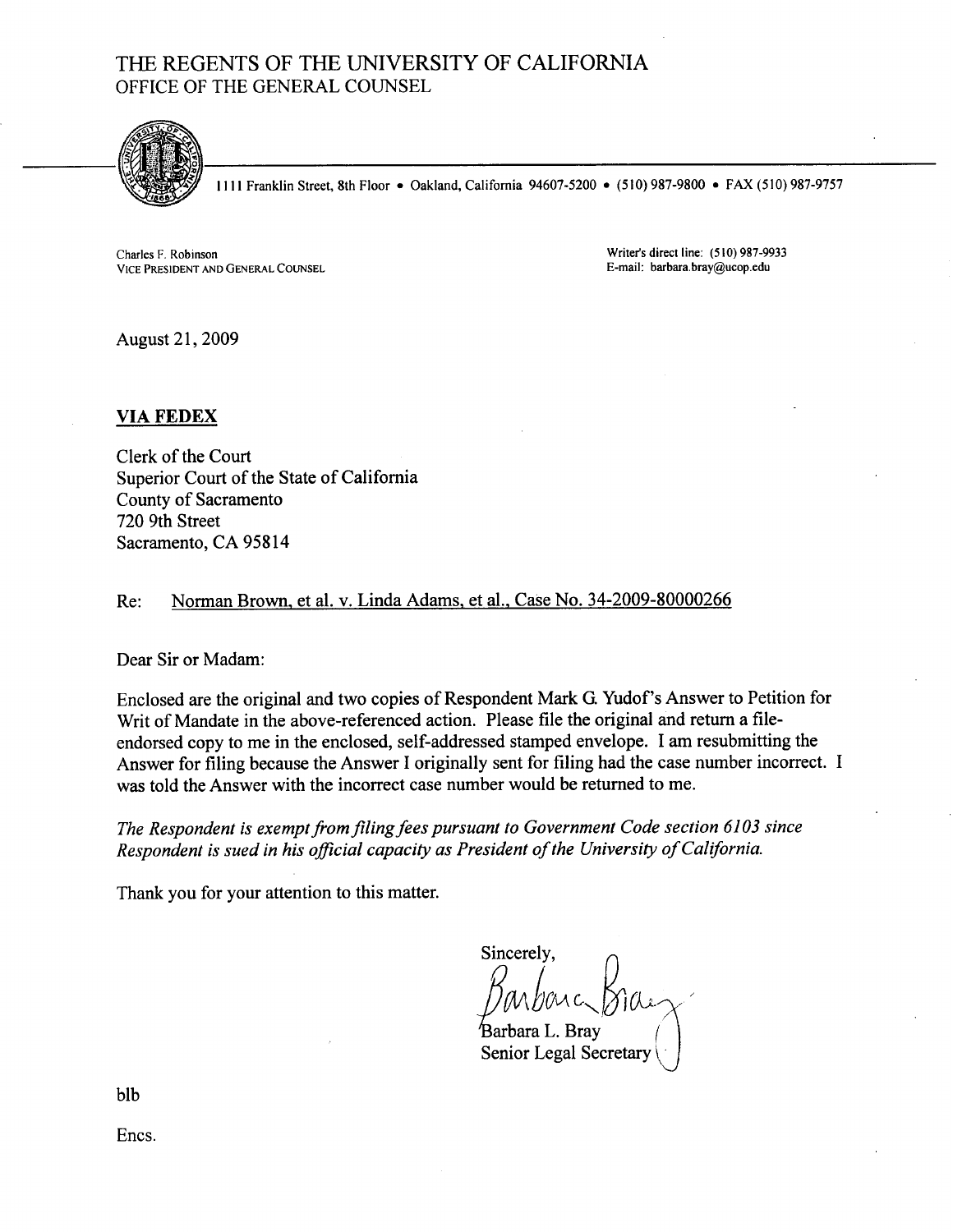Clerk of the Court August 21, 2009 Page 2

cc: S. Aanestad L. Adams K. Bass P. J. Beard, **I1**  E. G. Brown, Jr. G. Cedi110 R. Dutton K. Graham D. M. Schiff J. P. Thompson D. Steinberg J. Oropeza G. Schmidt

192567.1

 $\hat{\mathbf{r}}$